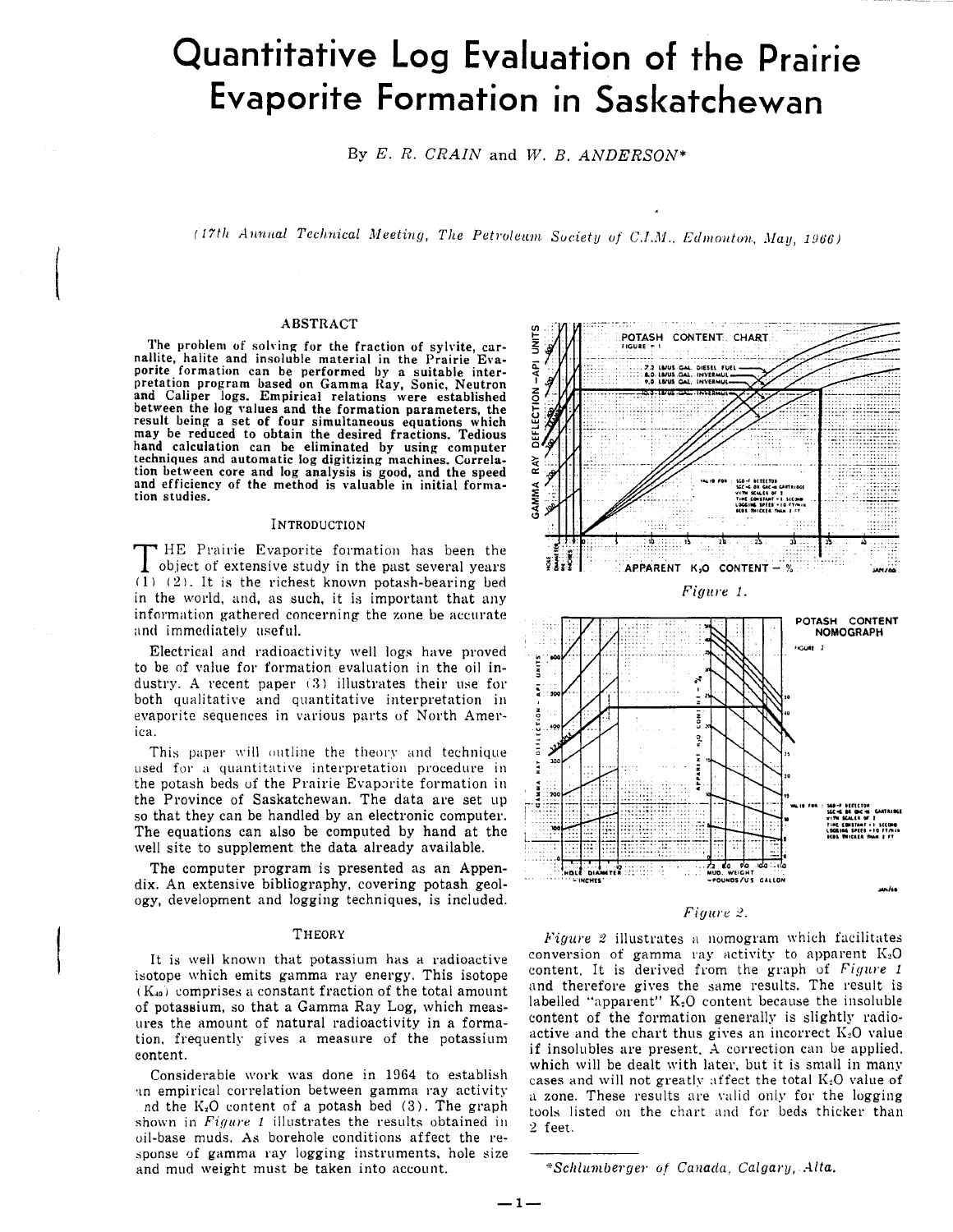

Figure 3.



 $Figure 4.$ 

| TABLE I<br>COEFFICIENTS FOR POTASH LOG EVALUATION |      |      |      |              |  |  |  |  |
|---------------------------------------------------|------|------|------|--------------|--|--|--|--|
| Halite Sylvite Carnallite Insolubles<br>Mineral   |      |      |      |              |  |  |  |  |
| Symbol                                            | w    | х    | у    | $\mathbf{z}$ |  |  |  |  |
| Abbarent $K_2O$ Content<br><i>fractionali</i>     | 0.00 | 0.63 | 0.17 | 0.05         |  |  |  |  |
| Hydrogen Index<br>(fractional)                    | 0.00 | 0.00 | 0.65 | 0.30         |  |  |  |  |
| Sonic Travel Time<br>(microseconds per foot)      | 67.0 | 74.0 | 78.0 | 120.0        |  |  |  |  |

For thin beds (from  $\frac{1}{2}$  foot to 3 feet), a correction can be made using the empirical chart shown in Figure 3. The gamma ray reading in API units is multiplied by the correction factor derived from *Figure* 3 to arrive at the corrected value. For beds less than 1 foot in thickness, the correction becomes quite large and is not accurate. Bed boundaries are chosen at the inflection points of the gamma ray curve and the bed thickness is that distance between any two successive inflection points.

As only those zones which are low in carnallite content are commercially attractive at present, a means of delineating these beds must be employed. The Neutron Log is an excellent carnallite logging tool, because it responds to the hydrogen content of the formation. The water of hydration associated with carnallite comprises a large part of its volume, so that a zone rich in carnallite will have a large hydrogen index. The hydrogen index of pure carnallite is 65 per cent  $(4)$ . Sylvite and halite have an index equal to zero. except for a small (1 to 2 per cent) volume of included water.

Again, the insoluble content of the zone affects this log, and it should be taken into account if it is found to be very large (greater than 5 per cent).

An empirical chart similar to Figure 4 can be made for each well to be interpreted to obtain the hydrogen index. A pivot point at 600 API units and a 65 per cent hydrogen index defines one end of the straight line (on semi log paper). The Neutron Log value (API units) in a clean salt zone and a 1 per cent hydrogen index defines the other end.

The pivot point used for this example applies only for the tool, spacing and source type noted on the chart. Different pivot points must be determined for different tools. Precise interpretation using the Neutron Log is limited to beds thicker than 2 feet.

A Sonic Log is employed as an aid to determine the insoluble content. This is a required factor if an accurate interpretation is to be made. Knowledge of the insoluble content is also necessary because excessive amounts of insolubles can make an apparently good zone commercially unattractive, as it is an expensive process to refine these impurities from the final product.

Studies on laboratory samples and field correlations (3) have given sonic travel time values in halite, sylvite, carnallite and insoluble material as 67. 74, 78 and 120 microseconds per foot respectively. This data, combined with the information which can be determined from the Gamma Ray Log and the Neutron Log, can be used to set up simultaneous equations to solve for the per cent of halite, sylvite, carnallite and insolubles (w, x, y and z respectively\*) (5).

Table I shows the values used for the coefficients of the equations. These coefficients represent values of the parameters for 100 per cent pure minerals.

As it is assumed that only halite, sylvite, carnallite and some insolubles are present, their total volume must comprise the total formation volume. This is represented by equation 1.

 $w + x + y + z = 100$  ....... equation 1

The total apparent  $K_2O$  content of the formation, based on the Gamma Ray Log, is made up of each component fraction multiplied by its respective K<sub>2</sub>O value. Thus:

 $0.63 x + 0.17 y + 0.05 z = K_2O_{app}$  ... equation 2

\*Symbols defined in Appendix I.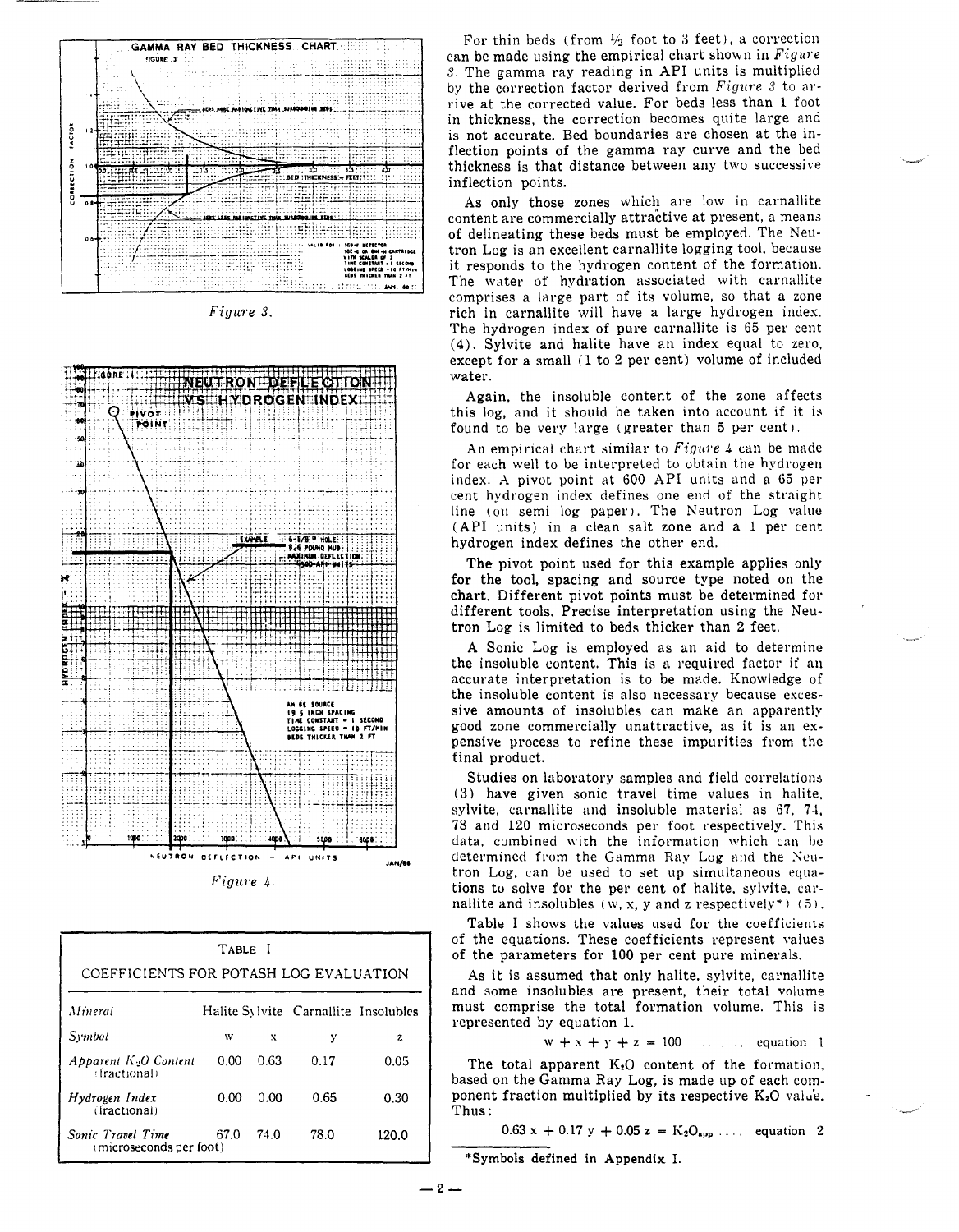|                                            |                                                                  | TABLE II                                                         |                                                                      |                                                                      |                                                             |  |  |  |  |
|--------------------------------------------|------------------------------------------------------------------|------------------------------------------------------------------|----------------------------------------------------------------------|----------------------------------------------------------------------|-------------------------------------------------------------|--|--|--|--|
| EVAPORITE MINERAL PARAMETERS               |                                                                  |                                                                  |                                                                      |                                                                      |                                                             |  |  |  |  |
|                                            | Apparent<br>$K_2O$<br>Rating                                     | Hydrogen<br>Index                                                | Apparent<br>Density                                                  | True<br>Density                                                      | Sonic<br>Travel<br>Time                                     |  |  |  |  |
| <b>Mineral</b>                             | Per cent                                                         | Per cent                                                         | Grams per<br>cubic<br>centimeter                                     | Grams per<br>cubic<br>centimeter                                     | Microseconds<br>per foot                                    |  |  |  |  |
| Carnallite<br>Gypsum<br>Kainite<br>Sylvite | 0.0<br>17.0<br>0.0<br>0.0<br>18.9<br>22.6<br>15.5<br>63.0<br>5.0 | 0.0<br>65.0<br>49.0<br>0.0<br>45.0<br>0.0<br>15.0<br>0.0<br>30.0 | 2.98<br>1.57<br>2.35<br>2.03<br>2.12<br>2.82<br>2.79<br>1.86<br>2.60 | 2.96<br>1.61<br>2.32<br>2.16<br>2.13<br>2.83<br>2.78<br>1.98<br>2.60 | 50<br>$\frac{78}{52}$<br>67<br>$\frac{52}{57}$<br>74<br>120 |  |  |  |  |

| <b>CEP 11</b>      | - 98                              | $M_{\rm{beam}}$                              | 31.              | MS.              | INSCL           | CARN             | 3 Y.K.Y.     | 5AL I                         | KOT.             | KCC.                 | $$ KOS                  |  |
|--------------------|-----------------------------------|----------------------------------------------|------------------|------------------|-----------------|------------------|--------------|-------------------------------|------------------|----------------------|-------------------------|--|
| 4000.0             |                                   | 22. 2300.                                    | 64.3             |                  |                 |                  |              |                               | - 9              | 2.7.                 |                         |  |
| 40CD. 5            |                                   | 30. 1600.<br>Na Zir≤aana Sil (darahat Sirika | 73.0             | 6.1<br>ಮುಳೆ `ೀರಿ | a to Marcount   |                  | $-285$       | 74.1<br>to 639, St Same often |                  |                      |                         |  |
|                    |                                   | 201311020                                    |                  |                  |                 |                  |              |                               |                  |                      |                         |  |
|                    |                                   |                                              |                  |                  |                 |                  |              |                               |                  |                      |                         |  |
| 4002.3             | 19.                               | 7800.<br>16. 2800.                           | 71.3             | 6. T<br>4.1      | 6. 5<br>$6 - 5$ | 3.3<br>à.<br>1.1 | .,<br>- 2    | 56.4<br>91.0                  | - 4<br>$\cdot$ 7 | . s<br>.5            | ء.<br>$\cdot$           |  |
| 4033.0<br>4003.5   |                                   | 20. 2650.                                    | 71.5<br>72.0     |                  | 7.3             | $3 - 9$          | ۰.           | 89.4                          | ۰۹               | . 6                  | $\cdot$                 |  |
| 4004.0             |                                   | 22.2550.                                     | 71.5             | 6.1              | $6 - 1$         | 5.4<br>$\sim$    | $\cdot$      | 89.2                          | $1 - 1$          | ۰.                   | - 2                     |  |
| 4004.5             |                                   | 26.2430.                                     | 72.5             | $6 - 1$          | 7.8             | $4 - 2$          | ٠٠           | 14.4                          | $1 - 3$          | $1 - 0$              | $\overline{\mathbf{z}}$ |  |
| 4005.0             |                                   | 32.2300.                                     | 73.5             | 1.1              | 9.3             | 1.8              | .5           | 83.3                          | $1 - 6$          | 1.3                  | - 3                     |  |
| 4605.5             |                                   | 40.2350.                                     | 73.0             | $6 - 1$          | 8. J            | $7 - 5$          | 1.5          | 1                             | $2 - 2$          | 1.2                  | .9                      |  |
| 4006.0             |                                   | 42. 2600.                                    | 73.0             | $6 - 1$          | 9.0             | 3.4              | 2.7          | 5.9                           | 2.3              | .5                   | $1 - 7$                 |  |
| 4006.5             |                                   | 60.2600.                                     | 72.0             | $6 - 1$          | 6.6             | 4.5<br>4.5       | 4.5<br>7.1   | 85.3<br>14.0                  | 3.8<br>5.2       | $\cdot$<br>. 1       | 2.3<br>4.5              |  |
| 4007.0<br>4007.5   |                                   | 04.2706.                                     | $71 - 5$<br>72.5 | $0 - 1$<br>6.1   | 5.4<br>7.9      | 2. 7             | 4.4          | 85.5                          | 3.5              | . 4                  | $3 - 1$                 |  |
| 0000.0             |                                   | 60. 2800.<br>40.305C.                        | 71.C             | $6 - 1$          | 5.4             | 2.3              | $3 - L$      | 90.3                          | 2.3              | $\ddot{\phantom{0}}$ | 1.9                     |  |
| unne e             | a as-                             | 1100                                         | 40. 5            |                  | $5 - 2$         | 5 L              | К. с         | 21.                           |                  |                      |                         |  |
| ₹.                 | $\mathcal{L} \subset \mathcal{L}$ |                                              |                  |                  |                 |                  |              |                               |                  |                      |                         |  |
|                    |                                   |                                              |                  |                  |                 |                  |              |                               |                  |                      |                         |  |
|                    |                                   |                                              |                  |                  |                 |                  |              |                               |                  |                      |                         |  |
|                    |                                   |                                              |                  |                  |                 |                  |              |                               |                  |                      |                         |  |
|                    |                                   |                                              |                  |                  |                 |                  |              |                               |                  |                      |                         |  |
|                    |                                   |                                              |                  |                  |                 |                  |              |                               |                  |                      |                         |  |
|                    |                                   |                                              |                  |                  |                 |                  |              |                               |                  |                      |                         |  |
|                    |                                   | CD 2115                                      |                  |                  |                 |                  |              |                               |                  |                      |                         |  |
|                    |                                   |                                              |                  |                  |                 |                  |              |                               |                  |                      |                         |  |
|                    |                                   | ಸರ್ಕ                                         |                  |                  |                 |                  |              |                               |                  |                      |                         |  |
|                    |                                   |                                              |                  |                  |                 |                  |              |                               |                  |                      |                         |  |
|                    |                                   |                                              |                  |                  |                 |                  |              |                               |                  |                      |                         |  |
|                    |                                   |                                              |                  |                  |                 |                  |              |                               |                  |                      |                         |  |
|                    |                                   |                                              |                  |                  |                 |                  |              |                               |                  |                      |                         |  |
|                    |                                   |                                              |                  |                  |                 |                  |              |                               |                  |                      |                         |  |
|                    |                                   |                                              |                  |                  |                 |                  |              |                               |                  |                      |                         |  |
| 0.310 <sub>1</sub> |                                   | 70. 350G.                                    | 70.1             | $6 - 1$          | 4.3             | . 1              | $6 - 7$      | 59.3                          | 4.4              | $\cdot$ t            | 4.2                     |  |
| $-018.5$           |                                   | 62. 3550.                                    | TC.5             | 5.1              | 4.4             | .,               | 5.9          | $90 - 1$                      | 3.1              | 6.0                  | 3.7                     |  |
| $-019.6$           |                                   | 6C. 316C.                                    | 10.3             | $6 - 1$          | 3.4             | 2.4              | 7.4          | 87.4                          | 5.0              | . 4                  | 4.6                     |  |
| 4019.5             |                                   | 140. 3100.                                   | 70.5             | 6. L             | 2.9             | $3 - 2$          | 11.9         | 10.9<br>75.3                  | 9.3<br>11.7      | . 5<br>$\cdot$       | 8.7<br>11.4             |  |
| 4020.0             |                                   | 178, 3100.                                   | 72.0             | 6. L             | 5.4<br>5.8      | 2.0<br>$1 - 3$   | 11.1<br>23.0 | 70.6                          | 14.7             | , 2                  | 14.5                    |  |
| 4620.5             |                                   | 224. 3200.                                   | 72.5             | 6. L             |                 |                  |              |                               |                  |                      |                         |  |

Figure 5.- Potash Log Analysis.

A similar expression for hydrogen index gives:

0.65 
$$
y + 0.30 z = 0
$$
...........equation 3

Wyllie's time average equation extended to four components gives:

The value for  $\triangle t_{\text{log}}$  is read directly from the log; the values for  $K_2O_{app}$  and  $\phi_n$  are derived from the charts (Figures 2, 3 and 4).

Reducing these equations to obtain the required values — "w", "x", "y" and "z" — in terms of the derived values from the three logs gives the following:

$$
z = 2.07 \Delta t_{log} - 0.23 K_2 O_{app} - 0.29 \phi_n - 140.00
$$
 equation 5

$$
v = 1.54 \phi_n - 0.46 z
$$

$$
w = 1.50 \Delta t_{\text{log}} = 1.79 \text{ K}_2\text{O}_{\text{app}} = 1.38 \phi_n = 1.30 \text{ z}
$$
. equation 8

As many core assays also list the K2O values for an interval, it is often convenient to convert the mineral composition to equivalent  $K_2O$  using the following equations, wherein the subscripts used with  $K_2O$  are "t" for total, "s" for sylvite and "c" for carnallite:

|  | $K_2O_t = K_2O_{app} - 0.05 z$ |  | $\ldots \ldots$ equation 9 |  |
|--|--------------------------------|--|----------------------------|--|
|--|--------------------------------|--|----------------------------|--|

$$
K_2O_4 = 0.63 x \qquad \qquad \ldots \ldots \qquad \text{equation 10}
$$

$$
K_2O_e = 0.17 y
$$

As an arithmetic check, one should compute the sum  $w + x + y + z$ , which should equal 100 per cent. Also the sum  $K_2O_r + K_2O_s$  should equal  $K_2O_r$ .

A simple crosscheck of the data determined from equations 5 to 8 can be accomplished by running a Formation Density Log. The actual density reading can be compared with a computed density value. calculated from equation 12.

100  $\rho_c = 2.03 \text{ w} + 1.86 \text{ x} + 1.57 \text{ y} + 2.60 \text{ z}$  ........ equation 12

This equation is derived from the known densities of the four components: halite, sylvite, carnallite and insolubles (see Table II).

If the computed density verifies the log-recorded value, one can reasonably assume that the fractions, as calculated, are correct. A different value indicates that some other mineral is present, either in place of, or in addition to, those considered.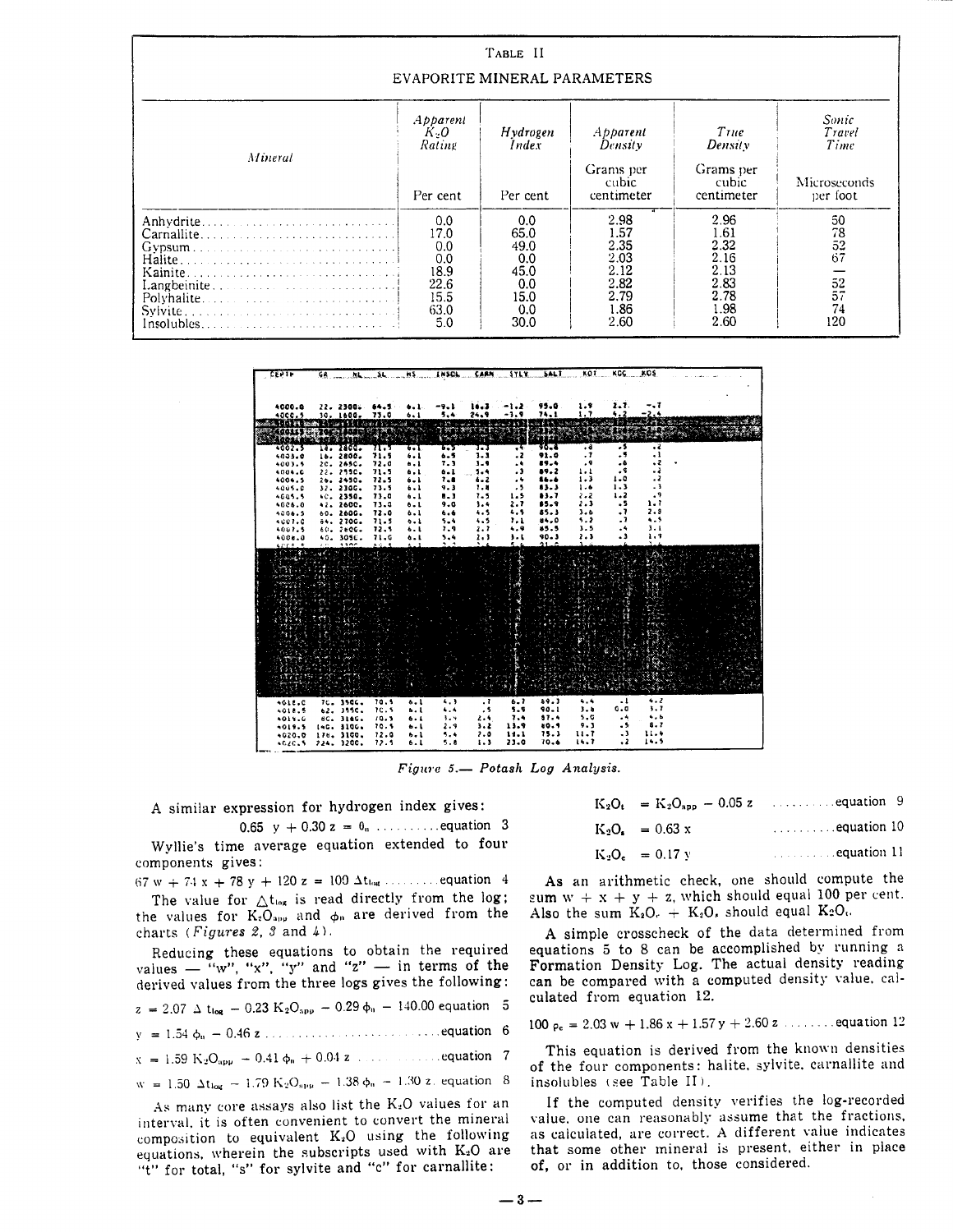![](_page_3_Figure_0.jpeg)

Figure 6.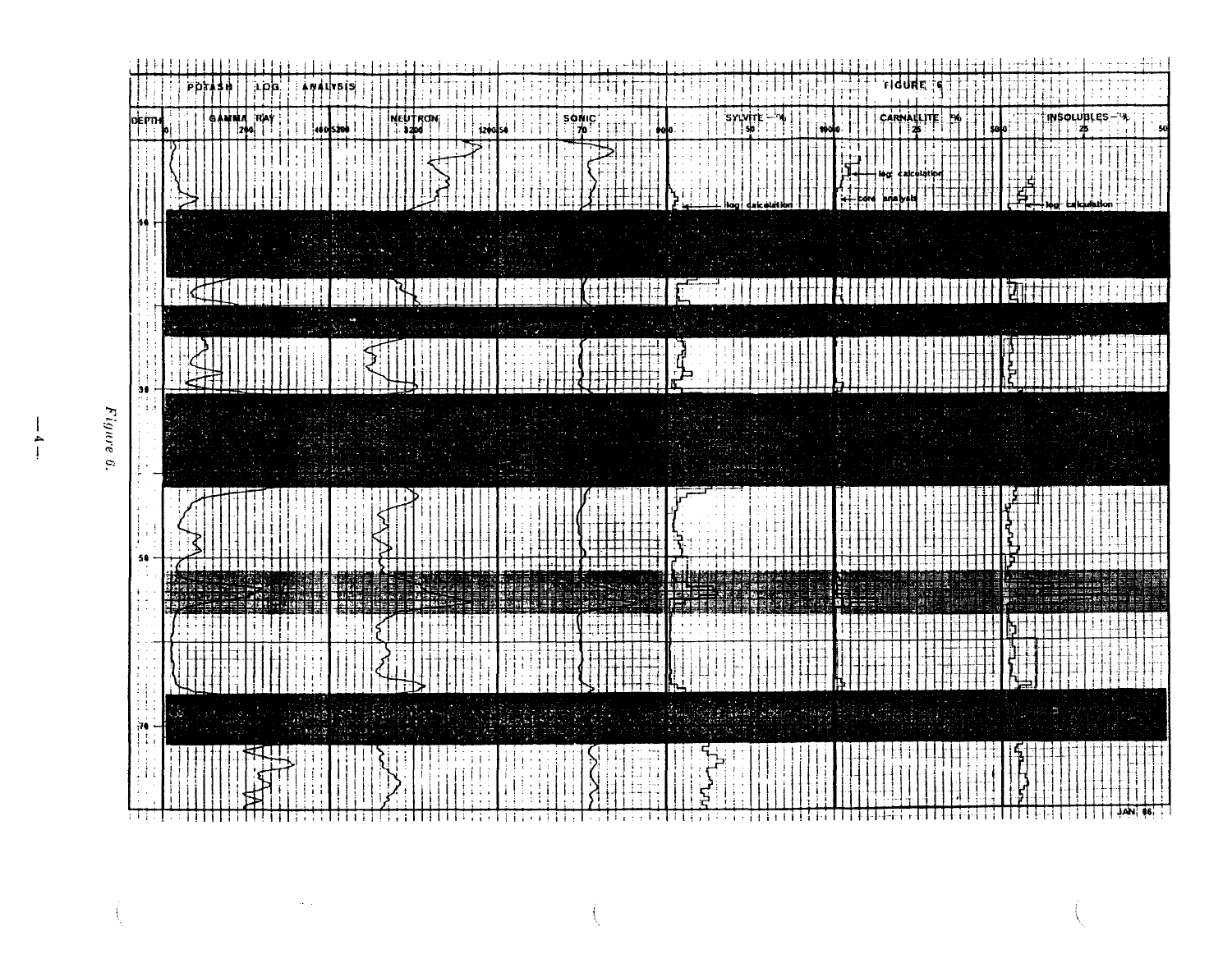The four logs, Gamma Ray, Neutron, Sonic, and Density, could be used to set up equations for a fivemineral matrix, but is not often necessary, because halite, sylvite, carnallite and insolubles usually predominate over other potash minerals.

As the calculations, although simple, are quite tedious, a computer program was developed to handle this task. In order to use log values directly, the charts of Figures  $2$  and  $4$  were reduced to tabular form, as shown in Tables III and IV. The data were normalized to 6-inch hole size with a mud weight of 7.2 pounds per U.S. gallon (diesel fuel).

Corrections for different hole sizes and mud weights were developed in equation form. Any value of hole size from 6 to 12 inches and mud weight from 7.2 to 12.0 pounds per U.S. gallon can be accounted for by using the following equations:

 $N_e = N_{\text{log}} [1 + 0.05 (d - 6)]$  $\ldots \ldots \ldots$  equation 14

These are approximations only, but are sufficiently accurate for the range of values stated above. The computer program first corrects the log values, and then enters the tables, interpolating between points if necessary, to obtain  $K_2O_{app}$  and  $\phi_m$ .

A sample of the results from an electronic computer analysis of digitized log values is shown in Figure 5. These same values are plotted against the core assay results in Figure 6. Close correlation is shown in many cases.

Those intervals in which large discrepancies occur are probably due to the different volumes of investigation of the core and the logs. The logging instruments are capable of analysing as much as 100 times the volume of a conventional 21/8-in. core. Particular examples of such discrepancies occur at 4,014 to 4,022 feet and at 4,031 to 4,044 feet on the insoluble calculation shown in Figure  $6$ .

The high insoluble content interval between 4,053 and 4,056 feet on *Figure 6* is shown quite clearly. The absolute values do not agree with the core analysis. but there is no problem concerning interpretation as

| TABLE III<br>GAMMA RAY vs. K <sub>2</sub> O <sub>app</sub>                                                                                                                                                                                                                                                                                                                  |                                                                                                                                                                |
|-----------------------------------------------------------------------------------------------------------------------------------------------------------------------------------------------------------------------------------------------------------------------------------------------------------------------------------------------------------------------------|----------------------------------------------------------------------------------------------------------------------------------------------------------------|
| Gamma Ray Deflection<br>API units                                                                                                                                                                                                                                                                                                                                           | $K_2O_{app}$<br>$\%$                                                                                                                                           |
| 0<br>90<br>135.<br>175<br>.<br>220<br>the contract of the contract of the contract of the contract of the contract of the contract of the contract of<br>$265 -$<br>310<br>and the company of the company<br>355.<br>400<br><b>Contractor</b><br>435 -<br>470<br>505<br><u>.</u><br>530.<br>550<br>565.<br>and the state of the state of<br>580<br>590<br>600<br>605<br>999 | 0<br>2.5<br>5.0<br>7.5<br>10.0<br>12.5<br>15.0<br>17.5<br>20.0<br>22.5<br>25.0<br>27.5<br>30 O<br>32.5<br>35.0<br>37.5<br>40.0<br>42.5<br>45.0<br>47.5<br>99.9 |

this amount of insoluble material would condemn the zone even if it had contained sufficient potash to be considered a prospective commercial orebody. Bed boundaries are clearly defined and correlate exactly with the core.

Bed thickness corrections should be applied to the Gamma Ray Log readings before inserting them in the machine computation program. Thin-bed effects can be seen on the examples where rich ore intervals are less than 3 feet thick.

Some discrepancies with core analysis, caused by problems other than thin beds, can be noted in the higher grade sylvite and carnallite intervals. The Gamma Ray logging tool does not respond linearly to  $K_2O$ content, and resolution is poorer in high-K<sub>2</sub>O-grade ores.

Due to the logarithmic response of the Neutron Log to hydrogen index, the resolution of this logging tool in the zones of high carnallite content is not as good as in the lower grade carnallite. Figure 7 illustrates this effect. Here, a high-grade sylvite bed grades into a high-carnallite-content zone. The comparison between core analysis and log calculations is not as good as in Figure 6. However, no one could mistake the content of the zone. The log-derived bed boundaries agree very closely with the core analysis. Unfortunately, this bed is not thick enough to be considered commercially attractive.

The result of the bed thickness and tool resolution problems is a pessimistic sylvite and carnallite assay in thin rich zones. Fair accuracy is possible in thick, rich ores, and good accuracy is attained in low- to medium-grade beds.

The value of the Caliper Log is evident from Figure 7. The sylvite fraction could have been in error by as much as 14 per cent in Example 4 had the hole diameter been assumed equal to the bit size of 9 inches.

The computer program can be adapted to any computer. At present, logs must be digitized by hand. The output is in the form of punched cards which are used for off-line listing. Plotting of results from this list can be accomplished by hand; the data can also be recorded by an incremental digital plotter.

A more complex computer program has been developed to translate directly the recorded logs to a computed log. A sample of the output from such a program is illustrated in  $Figure 8$ . In this application, the logs are digitized, calculations are performed,

| TABLE IV<br>NEUTRON vs. $\phi_a$                                                                                        |                |
|-------------------------------------------------------------------------------------------------------------------------|----------------|
| <b>Neutron Detlection</b><br>API units                                                                                  | Фn             |
| 6000.<br>distribution of the state of the state of the state of the state of the state of the state of the state of the |                |
| 4300.<br>.                                                                                                              |                |
| 3600                                                                                                                    |                |
| 3200.                                                                                                                   | 3              |
| 2600                                                                                                                    | $\overline{5}$ |
| 2400                                                                                                                    |                |
| 2200<br>and the state of the state of the                                                                               |                |
| 2000<br>distribution and a state of the control of the                                                                  |                |
| 1700                                                                                                                    | 16             |
| 1500                                                                                                                    | 20             |
| 1300                                                                                                                    | 26             |
| 1100<br>. <b>. .</b> <i>. .</i>                                                                                         | 35             |
| 800.<br>. <b>. .</b> <i>.</i>                                                                                           | 50             |
| 600.                                                                                                                    | 65             |
|                                                                                                                         | 99             |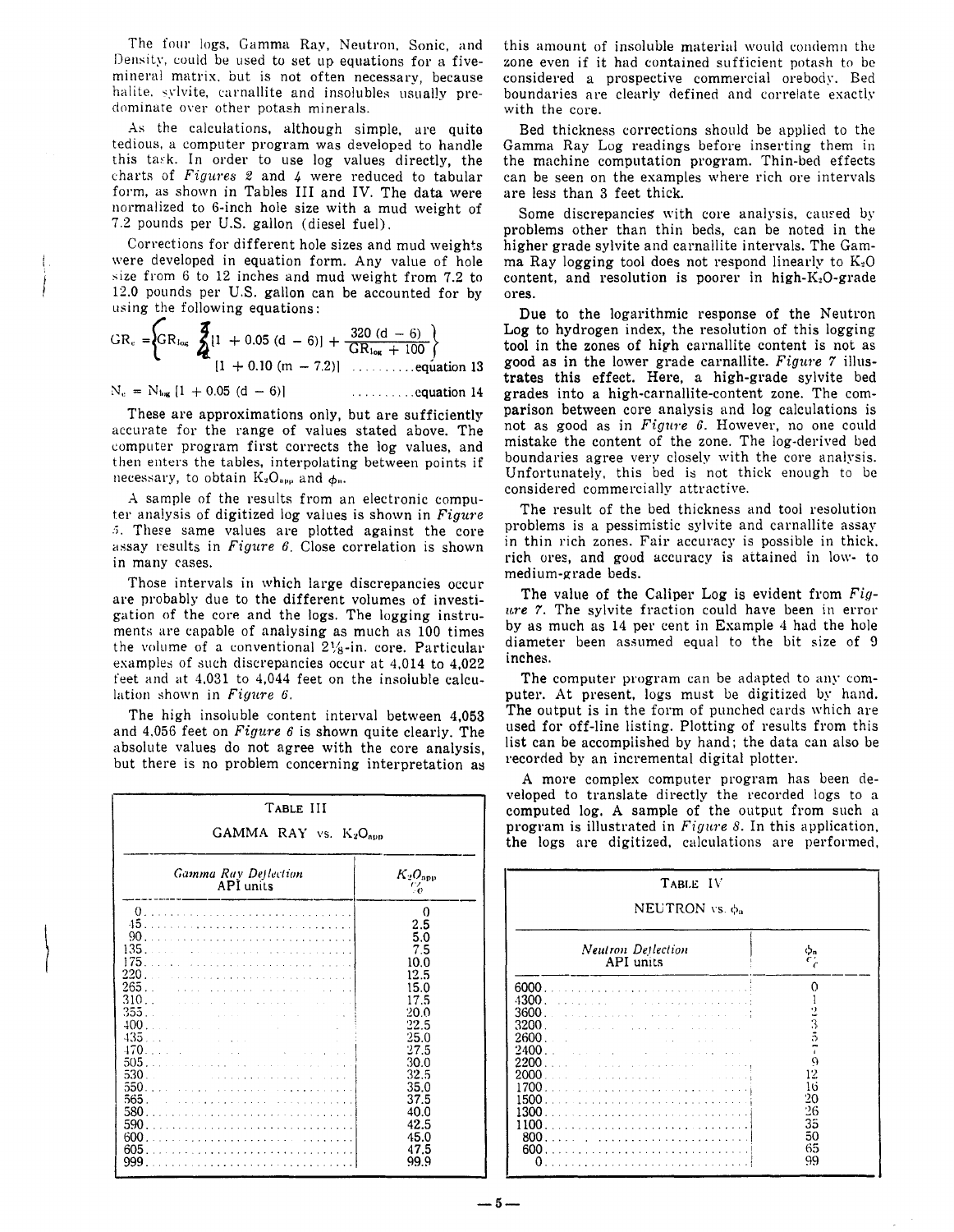![](_page_5_Figure_0.jpeg)

Figure 7.

 $-6-$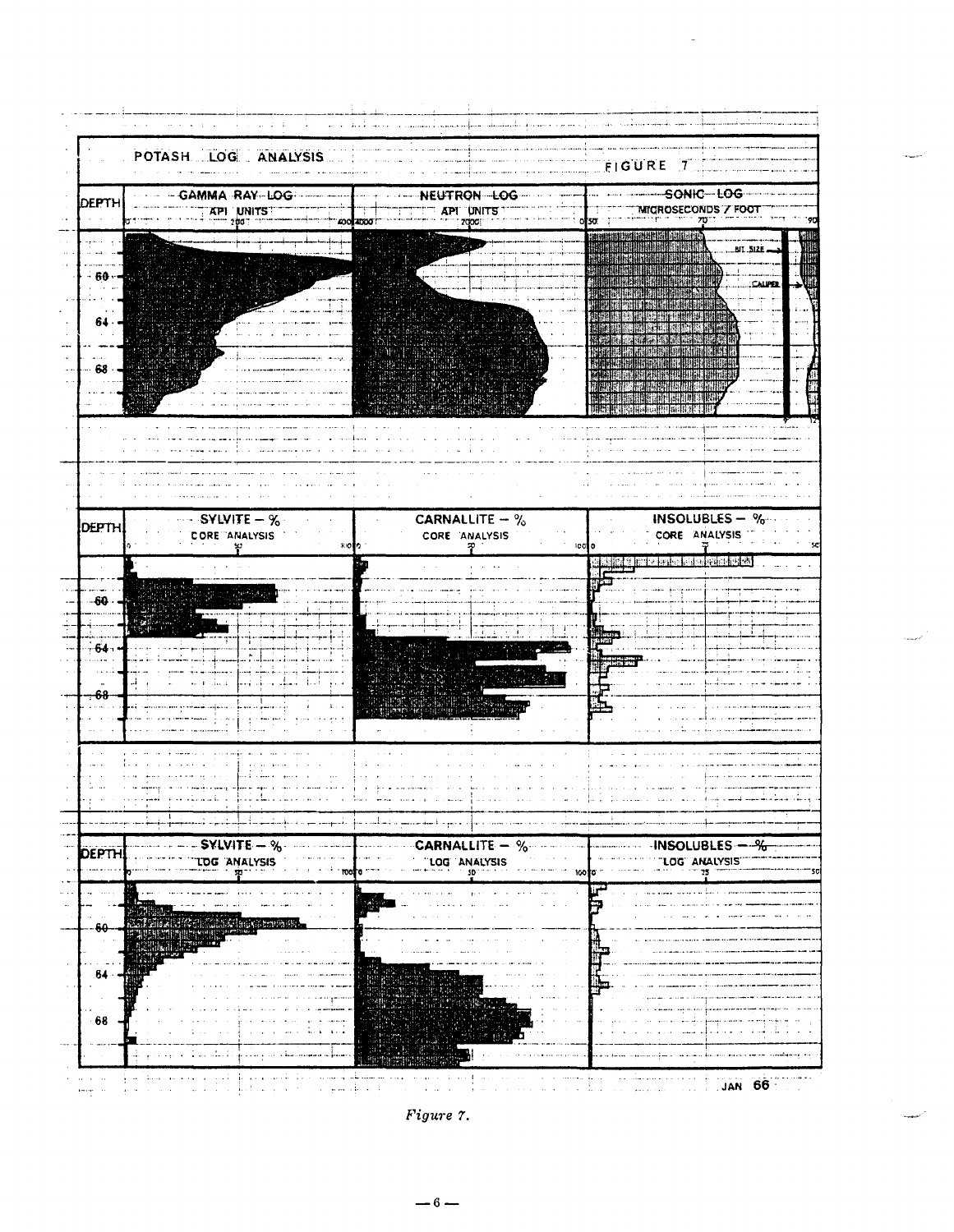|                                                                                    | SYLVITE :                                                                       |                                                                 |                                                                                   |      |                                                                                               | CARNALLITE 1                                                                                                            | INSOLUBLES :                                                                                          |
|------------------------------------------------------------------------------------|---------------------------------------------------------------------------------|-----------------------------------------------------------------|-----------------------------------------------------------------------------------|------|-----------------------------------------------------------------------------------------------|-------------------------------------------------------------------------------------------------------------------------|-------------------------------------------------------------------------------------------------------|
|                                                                                    | 53                                                                              |                                                                 | 100                                                                               |      |                                                                                               |                                                                                                                         | $50$   25                                                                                             |
| <b>Willy Allen State College</b>                                                   | a content<br>$\sim$ $\sim$                                                      | $\sim$<br><b>CAMPA AV</b><br>$2.6 - 1.0$<br><b>ALC</b>          | <b>SAL</b><br>المتمعا                                                             | 4010 | $\sim$<br>a.                                                                                  | $\sim$ 100 $\pm$<br>$\sim$ 100 $\sim$ 100 $\sim$                                                                        | $\cdots$                                                                                              |
| متوحد وربويدب<br><b>BAN NOW!</b><br>٠<br>$\overline{a}$<br>S.A.<br>1600            | Alle Mar<br>$\mathcal{L}_{\mathbf{X}}(\mathbf{r})$ and                          | <br>$\cdots$<br>$\sim$ 1000<br><b>ALCOHOL</b>                   | des parts<br>. <b>.</b><br>Aug<br><b>ALC</b><br>20.98 < 1.7<br>1.11               |      | come and<br>$ -$<br>come service.<br>$\sim$ .<br>$\sim$                                       | $\sim 10^{-1}$<br><b>BALLA</b><br><b>State Street</b><br><b>Secure</b><br><b>STANDARD</b><br>11.11.00                   | $\sim$<br><b>Service</b><br><b>COLOR</b><br><b>La Carriera</b>                                        |
| アルカウンス バ<br>200<br><b>A</b>                                                        | $\sim$ 10<br><b>ALCOHOL</b><br>101215-016                                       | a.<br>1111211                                                   |                                                                                   |      | <b>ABC A</b><br><b>STORMS</b><br>and the ac-<br><b>Contract</b><br>111111111<br>$\sim$ $\sim$ | $\cdots$ and $\cdots$<br><br>11.12<br>---<br>mark of<br>بيضبت<br>$\sim$ $\sim$                                          | <b>AVAN</b><br>٠                                                                                      |
| 24.95<br>$\mathcal{N}$<br>n.                                                       | .<br>1.111<br>$\sim$<br>11.12.11                                                | .                                                               | <b>Country of</b>                                                                 |      | <br>.<br><b>CONTRACTOR</b><br>$\sim$                                                          | <b>HAAMS</b><br>$-148$<br>.<br>1.00111138<br>$-0.00117$<br>--------<br><br>10010-014<br><b>CONTRACTOR</b>               | $\sim$<br><b>SALES</b><br>20.11<br>ç.<br>Œ<br>1.111.1<br>$\mathbf{a}$<br>×.<br>$\sim$<br>WOOD WARRANT |
| <b>START</b>                                                                       | ورمست<br><br>$100 - 100 = 100$<br>داردها مان<br>11.111<br>en se<br><b>House</b> | .<br><b><i><u>Property</u></i></b><br>1.000<br><b>AN WANTED</b> | $-$<br>$\sim$ 100 $\pm$<br>المعادي والمرادي<br>And Arrest<br><b>AN HAFT</b>       |      | $-$<br><del>C -</del> † CARNALLITE                                                            | <b>CONTRACTOR</b><br>--<br>$\alpha \in \mathbb{R}$ .<br><b>Marchan</b><br>1.111<br>ومعادي                               | $\sim$<br>.<br>Contemporar<br><b>INSOLUBLES</b>                                                       |
| e.<br>£.≴<br>$\mathbf{A}$<br>$\sim$<br><b>Side</b>                                 | 1.14<br>$\sim$ 100 $\pm$<br>$\sim$ 100<br>1.1.1.1<br>22.301<br>من بن<br>----    |                                                                 | an area<br>ALC: YES<br>.<br>$100 - 100$<br>1.1.1.1<br>$\mathbf{w}=\mathbf{w}$ and |      | 1.1111<br>19.14<br>an to an<br>$\cdots$                                                       | $\cdots$<br>.<br>$\lambda$<br>1.1111                                                                                    | <b>COLLECTION</b><br>$\sim$ $\sim$<br>$\sim$<br><b>Contract</b><br>----<br><b>ALC: YES</b>            |
| State Product<br>Street.<br>a.<br>$28 - 3.5$<br>لأشتكر<br>$\mathbf{z}$<br>12-18 AM | <b>ALCOHOL</b><br>- 1                                                           | $\sim$<br>. .<br>$\ddot{\phantom{a}}$<br><b>CONTRACTOR</b>      | <b>SWW</b><br>.<br>$-$<br>$\sim$<br>24.42                                         | 4020 | $\sim$<br>10,00                                                                               | <br><b>Lander</b><br>$\cdots$<br>1.11<br>o <del>se</del> ve<br>1.1.1<br>$\cdots$                                        | والمتوافق والمسار<br>$- - - -$<br>.<br>$\sim$ 500                                                     |
| الحوالى<br>OWNER WALLET<br><b>STATISTICS</b><br>$-6.83$<br>- 27<br>ъ.<br>×<br>做我   | $\sim$ $\sim$                                                                   | $-0.0000$<br>1.1<br>4.8<br>14.15                                | <b>Witness</b>                                                                    |      | <b>Chairman</b><br>$\sim$ 10 $\pm$<br><b>CONTRACTOR</b><br>$1 - 111$<br><b>State State</b>    | $\sim$ 100 m $\sim$<br><br>×.<br>$\sim$<br>- 11                                                                         |                                                                                                       |
|                                                                                    | $\sim$ 1.4<br>e su                                                              | $\sim$<br>$\sim$<br><b>With Marshall</b><br>1.1.1.1.1           | والمحادث والمعا                                                                   |      | .<br>------<br>$10 - 10 = 10$<br>                                                             | 1.1111<br>Same.                                                                                                         | $\sim$<br>134                                                                                         |
| .<br>$\overline{a}$<br>$\sim$<br>$\bullet$<br>ä.                                   | $\sim$ 100<br>$1 - 111$<br>1.100<br><br>14,400                                  | a mate                                                          | <b>Service</b>                                                                    |      | $\sim$ $\sim$<br>$\sim$<br>$\mathbf{u}_{\mathrm{in}}$                                         | ومسرور<br>.                                                                                                             | -----<br>----<br><b>A. A. A. A. A.</b><br><b>ALC UNIT</b>                                             |
| $\sim$<br>14<br>$100 - 1000$                                                       |                                                                                 |                                                                 | .<br>a castro<br>.<br>                                                            | 4030 | .<br><b>Suite</b><br>18.111<br>                                                               | <br><b>Contact of</b><br><b>STATE OF</b><br><b>CONTRACTOR</b><br><b>AT</b><br><b>STATISTICS</b><br><b>STATISTIC</b><br> | <b>Allen</b><br><b>THEFT CONTROL</b><br>$\sim$<br>$\sim$<br>.                                         |

Figure 8.-Potash Log Analysis.

and the results are plotted by an incremental digital plotter in a continuous sequence, eliminating the source of error in manual digitizing and plotting.

The direct digitizing, computing and plotting technique is available as a commercial service at those centers which have the suitable hardware.

# CONCLUSIONS

It has been shown that with three standard well logs it is possible to evaluate quantitatively the Prairie Evaporite potash beds. The arithmetic is simple and the presentation, as illustrated in the examples. is informative and self-explanatory. Auxiliary surveys such as the Caliper Log or the Formation Density Log, can be used to supplement and cross-check data derived from the three basic logs.

Computer techniques are admirably suited to this interpretation approach, and eliminate much tedious hand calculation. The graphical display of the calculations allows correlation, mining studies and mapping to be accomplished with ease.

#### ACKNOWLEDGMENTS

The authors wish to express their appreciation to the companies whose logs were released for presentation in this paper. Access to the confidential information required to complete this study is gratefully acknowledged.

## **REFERENCES**

- (1) Gondie, M., "Middle Devonian Potash Beds of Central Saskatchewan," Sask. Dept. of Mineral Resources (1957) - unpublished report.
- (2) Saskatchewan Department of Mineral Resources, "Potash in Saskatchewan," (1965).
- (3) Alger, R. P. and Crain, E. R., "Defining Evaporite Deposits with Electrical Well Logs," Transactions Northern Ohio Geological Society Second Symposium on Salt, (1965).
- (4)  $Alger$ , R. P., Raymer, L. L., Hoyle, W. R., and Tixier, M. P., "Formation Density Log Applications in Liquid Filled Holes," Journal of Petroleum Technology, (March, 1963).
- (5) Savre, W. C.; "Determination of a More Accurate Porosity and Mineral Composition in Complex Lithologies with the Use of the Sonic, Neutron and Density<br>ity Surveys," Journal of Petroleum Technology,<br>(September, 1963).

#### Symbol **Definition** Units  $GR_{\text{tot}}$ Gamma Ray Log reading from log at depth D API Units  $GR_{e}$ Gamma Ray Log reading corrected for hole size and mud weight. API Units Neutron Log reading at  $N_{\rm top}$ **API Units** depth D  $N_{\rm c}$ Neutron Log reading corrected for hole size API Units Per cent of halite in W formation Per cent Per cent of sylvite in  $\bar{x}$ formation Per cent Per cent of carnallite in  $\lambda$ formation Per cent  $\mathbf{z}$ Per cent of insolubles in Per cent formation Total K2O content of  $K_2O_t$ formation Per cent K2O.  $K_2O$  content of formation in sylvite Per cent  $K_2O_a$ K<sub>2</sub>O content of formation in carnallite Per cent Apparent K<sub>2</sub>O content of  $K_2O_{app}$ formation from Gamma Ray Log Per cent Hydrogen Index from  $\phi_{2}$ Neutron log Per cent đ Borehole dinmeter from Caliger Log or from bit Inches size Mud weight Pounds per  $\mathbf{m}$ U.S. gallon  $\Delta t_{\text{loc}}$ Sonic travel time from Microseconds per foot Log Computed formation Grams per cubic Po density centimeter

APPENDIX I

LIST OF SYMBOLS